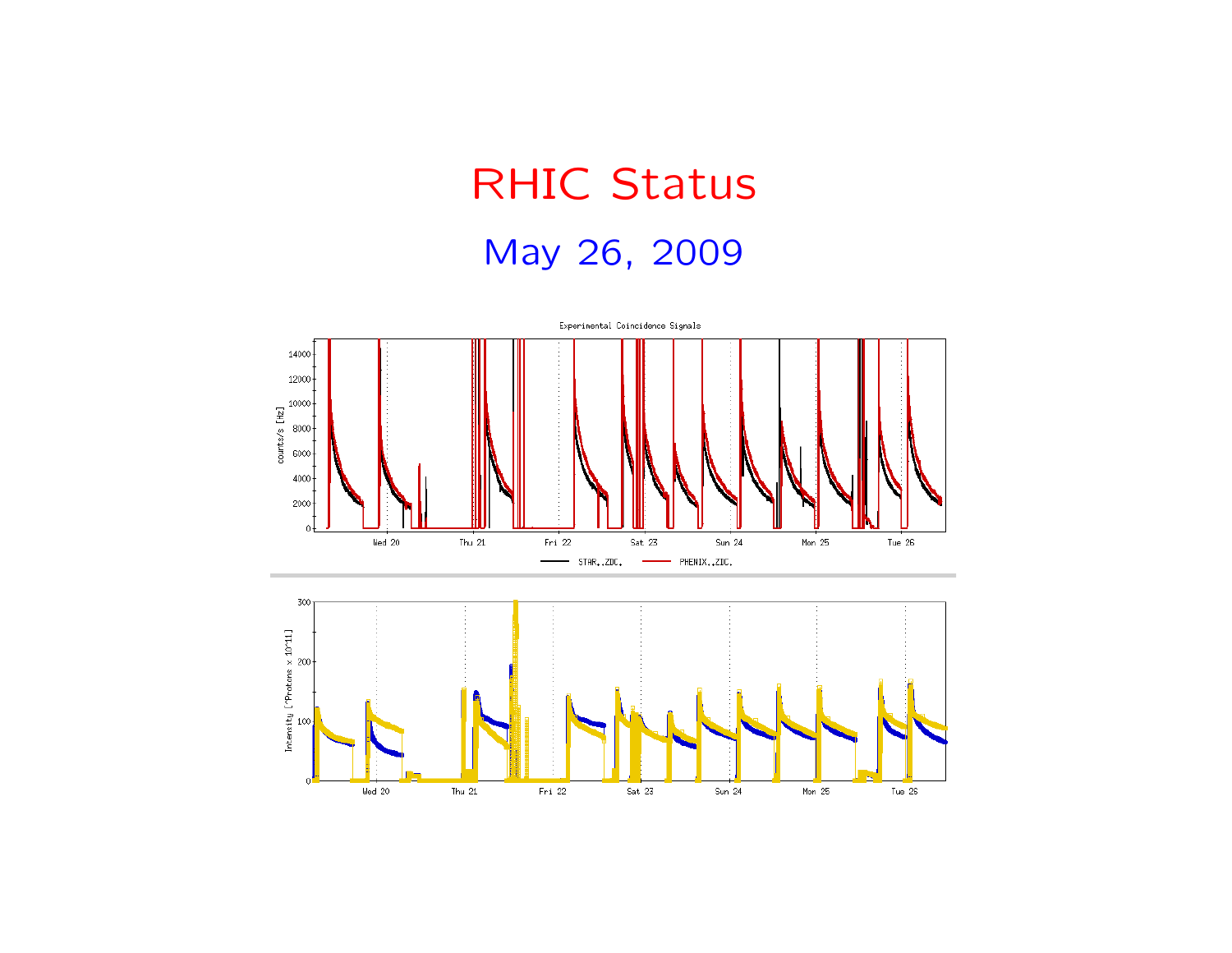- Reasonably good uptime
- APEX on Wednesday, <sup>7</sup> AM <sup>7</sup> PM
- Various problems to get back to physics; first store at 03:40
- Vacuum scrubbing on Thursday, hampered by smoke detector alarms at Yellow abort kicker. Most likelyradiation induced.
- Booster transformer failure on Thursday, <sup>12</sup> <sup>h</sup> downtime (only!!!)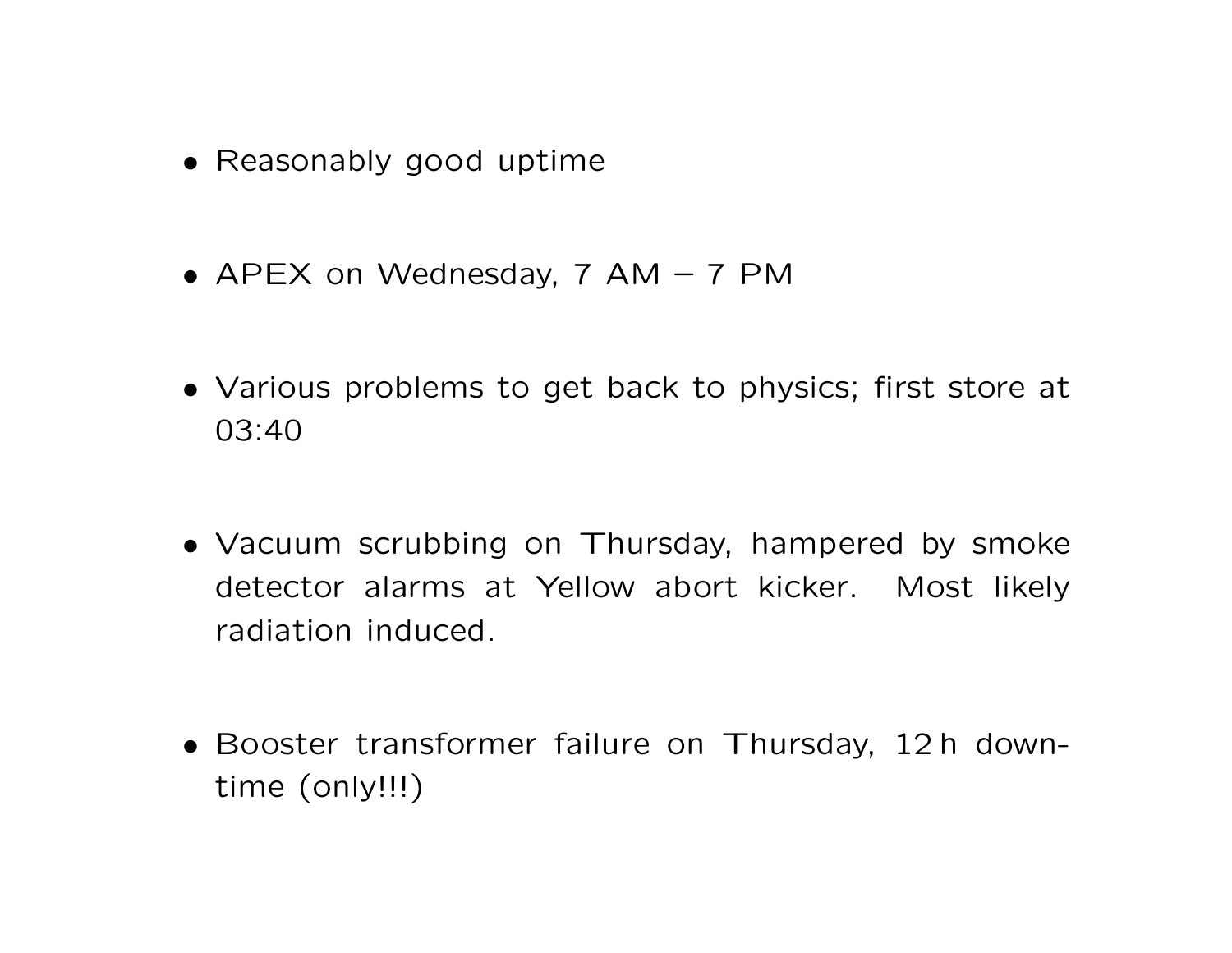Store 10786

![](_page_2_Figure_1.jpeg)

Very poor beam lifetime during first hour at store (also atinjection).

Only about 5 h luminosity lifetime, vs. 10 h in Run-6/8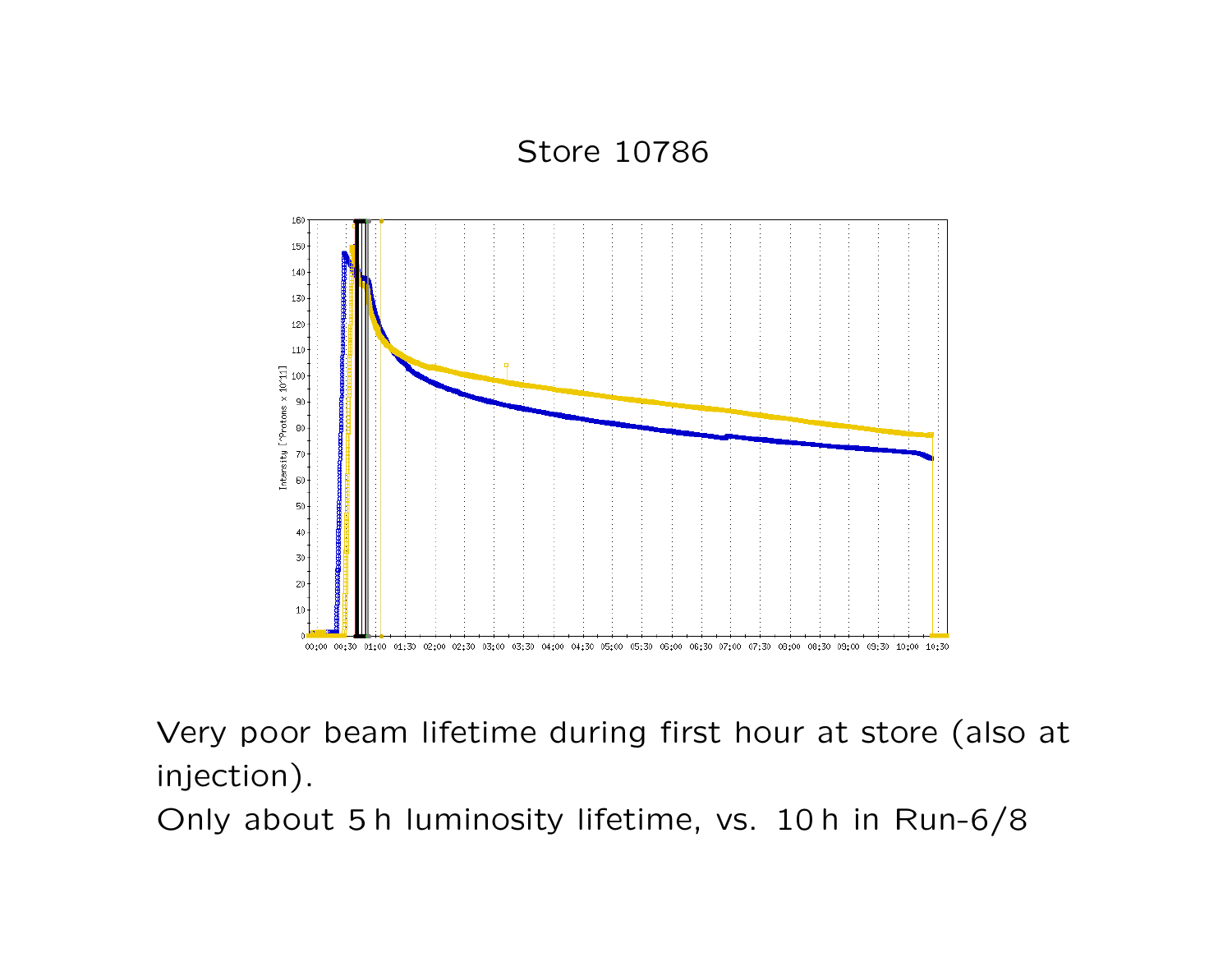What have we learned so far?

- Fewer bunches (84x84) have better ramp efficiency inYellow, but luminosity lifetime is unaffected. Back to109x109.
- Turning off RF voltage ramp at store helps long-livedluminosity component, but bunches get very long (hourglass, PHENIX vertex cut). Introduced slow, gentleramp to 150 kV in 9 h (instead of 200 kV in 3 h).
- Low intensities (1e11) do not help luminosity lifetime.